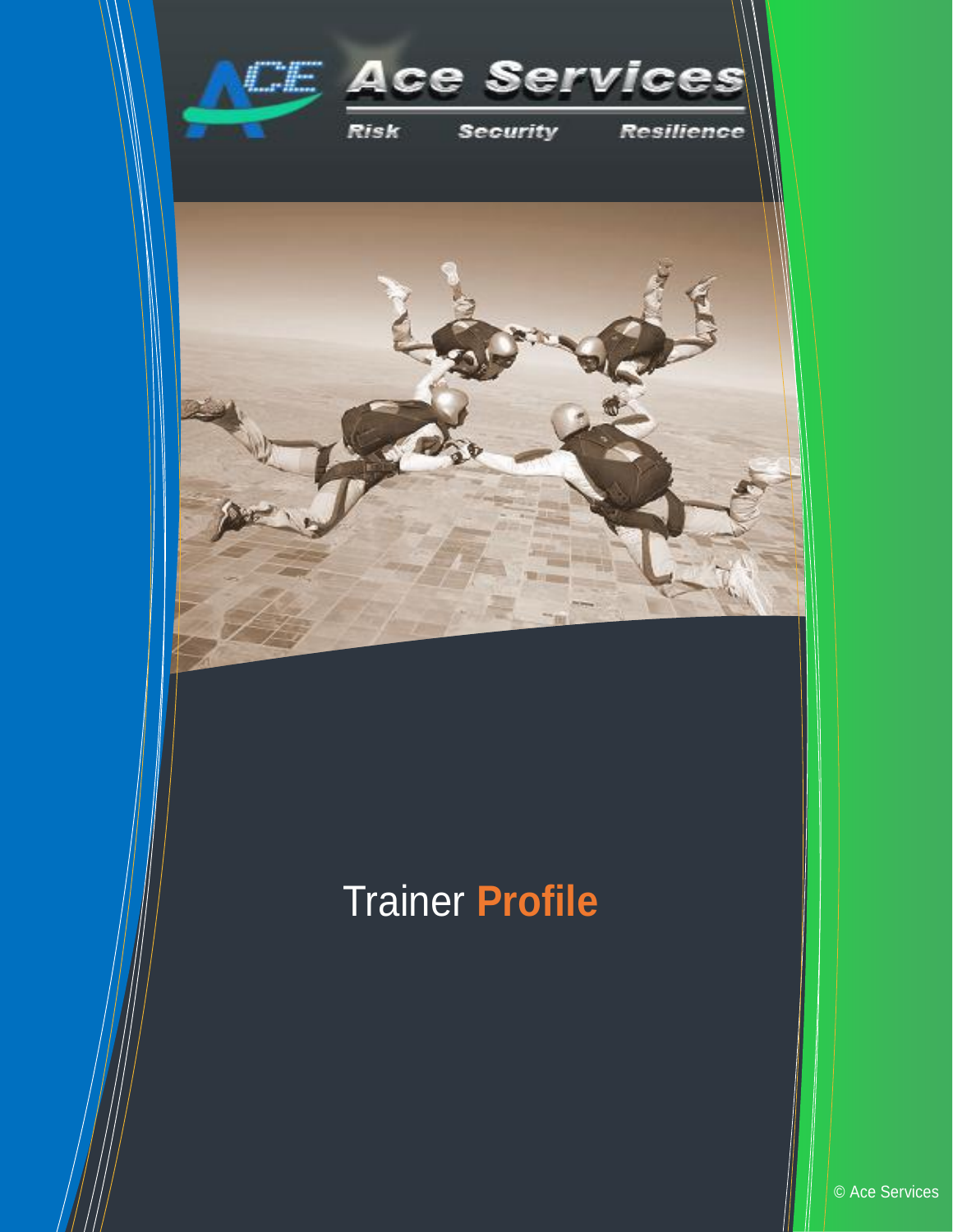## **About the Trainer**

Rakesh Pande has over 40 years of managerial experience, including 30 years in the field of Information Technology. In addition to being a specialist in the field of Risk Management & logistics, his other qualifications include :-

- Certified Privacy and EU GDPR Practitioner (CPEGP) from IGRCI, UK
- Certified specialist in "Advanced Financial Risk Management" – Indian Institute of Management, Bangalore, India
- Lead Auditor ISO 9001, ISO 27001, ISO 20000, ISO 22301 & ISO 27701
- "Master Business Continuity Professional" (MBCP) from Disaster Recovery Institute International (DRII), USA



- Certified Information Systems Auditor (CISA)
- Certified Information Systems Security Professional (CISSP)
- Certified practitioner of Capability Maturity Model –Software (CMM-SW)
- Certified Practitioner of PAS-56 (Standard on Business Continuity Management)
- Cisco Certified Network Associate (CCNA).

## **Trainer Credentials**

- Rakesh has been a Lead Tutor for British Standards Institution (BSI India) and Standards Australia Global (SAI Global) on various ISO Standards
- Presently, he is a Certified Trainer with DRI International, USA, for BCM, IT DR, Cyber Resilience and Risk Management related Courses; and
- Certified Trainer for PECB ISO 27001, ISO 22301, ISO 20000 & ISO 31000 standards; and
- Certified Trainer for Certified Partner Global (CPG) ISO 27001, ISO 22301, ISO 20000 & ISO 27701 standards

Earlier, Rakesh was heading the Corporate Services function at a leading foreign bank in India till 31 May 2008. In this function, he was responsible towards Information Security, Business Continuity Management and Property, Facilities Management & Procurement for the Organisation. In addition, Rakesh was also entrusted with the management of overall Risk function within the Organisation. Other key responsibilities included, review of Global Policies as a member of Global Review Committee and a member of Crisis Management Teams at India & APAC levels.

Rakesh is experienced in the field Information Warfare and Ethical Hacking, and has been a visiting faculty on various Information Security & BCM Seminars and conferences.